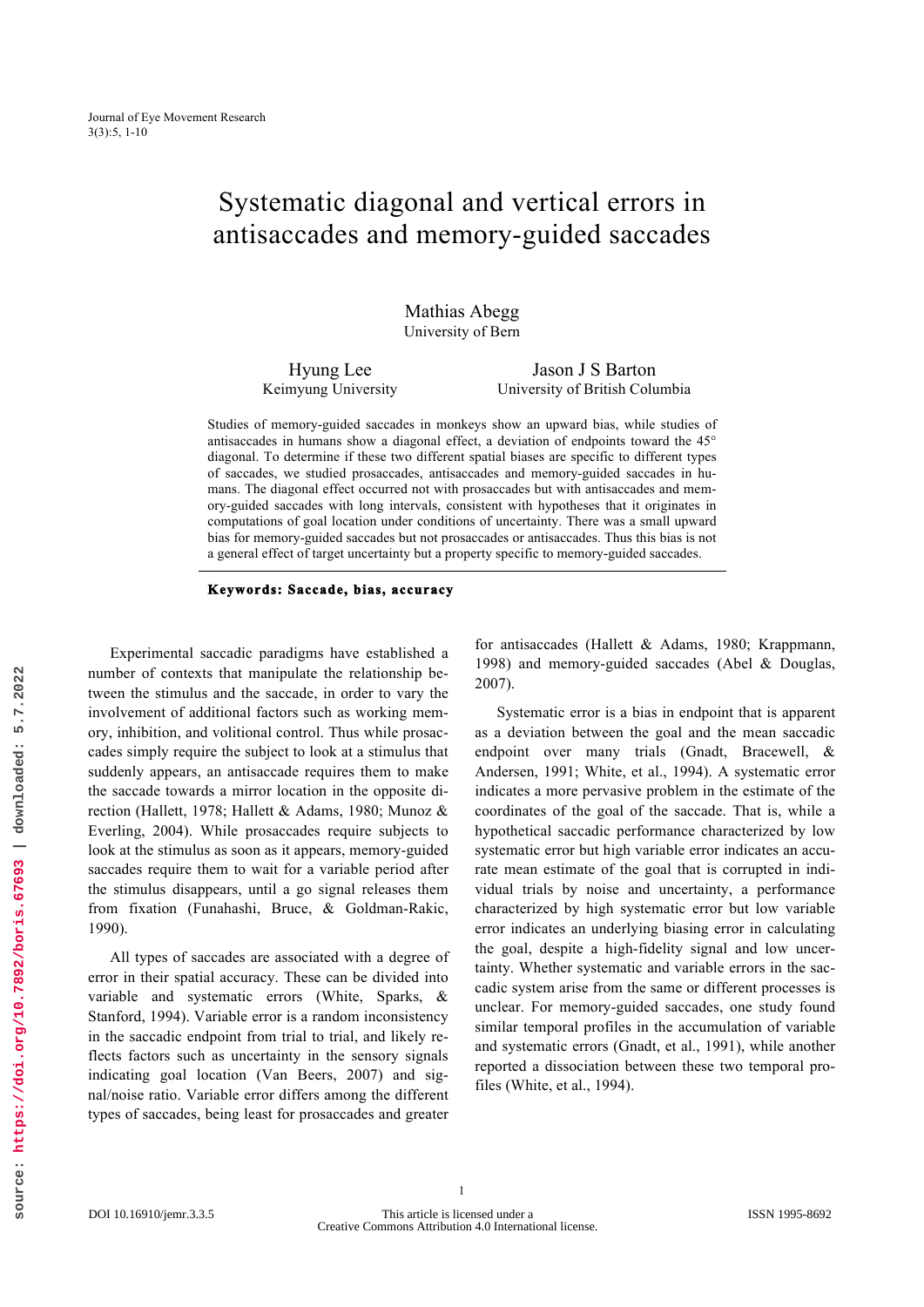Systematic errors are well known in the saccadic system, particularly for amplitude. Large prosaccades are hypometric, undershooting their goal by about 10% (Becker, 1989), and memory-guided saccades and antisaccades are more hypometric than prosaccades (Hallett & Adams, 1980; Krappmann, 1998; Lueck, Tanyeri, Crawford, Henderson, & Kennard, 1990; Tatler & Hutton, 2007). Less studied are systematic errors in saccadic *direction*. Two main directional biases have been described. First, there is an upward bias for memoryguided saccades, in that the endpoints of these eye movements tend to land higher than their intended target (Gnadt, et al., 1991; Stanford & Sparks, 1994; White, et al., 1994). This has been documented mainly in welltrained research monkeys: the one study that examined this in a few human subjects produced mixed results (Gnadt, et al., 1991). Second, we recently reported a 'diagonal effect' for antisaccades in naïve human subjects (Koehn, Roy, & Barton, 2008). In this effect, antisaccades directed to locations within the quadrants – rather than the more typically used locations on the horizontal or vertical meridians – show a deviation of their endpoints towards the 45° diagonal meridians in each quadrant. This diagonal effect was not observed with prosaccades, but has also been reported with manual reaching movements (Gourtzelidis, Smyrnis, Evdokimidis, & Balogh, 2001; Mantas, Evdokimidis, & Smyrnis, 2008; Smyrnis, Gourtzelidis, & Evdokimidis, 2000; Theleritis, Smyrnis, Mantas, & Evdokimidis, 2004) and in other experiments requiring subjects to make perceptual estimates of the position of stimuli at oblique locations in their visual field (Huttenlocher, Hedges, & Duncan, 1991; Mantas, et al., 2008; Smyrnis, Mantas, & Evdokimidis, 2007).

It is not clear why these different studies report two distinctly different systematic biases, an upward bias in monkey memory-guided saccades and a diagonal effect in human antisaccades. It may be that this reflects a species difference, since the upward bias has been reported mainly in monkey experiments, while the diagonal effect was found in a human study. It may be an effect of training, since monkeys tend to be overtrained on saccade tasks, while our human study used mainly naïve subjects. Last, it could reflect differences between the type of programming performed for memory-guided saccades and that for antisaccades. However, the appearance of a discrepancy may simply reflect the fact that no one study has examined for both types of systematic errors, in both antisaccades and memory-guided saccades. To clarify this issue, we performed experiments in humans contrasting prosaccades, antisaccades and memory-guided saccades, using identical stimuli and goal locations, from which we calculated both vertical biases and diagonal effects.

## Methods

## *Subjects:*

Two experiments were conducted. In the first experiment, there were 10 healthy participants (4 female, age range 26 to 44 years). The data from one subject was excluded due to excessive errors on the antisaccade task. In the second experiment there were 9 healthy participants (6 female, age range 22 to 66 years), one of whom had also participated in the first experiment. All subjects tested had normal or corrected-to-normal vision. The protocol was approved by the institutional review boards of Vancouver Hospital and the University of British Columbia, and all subjects gave informed consent in accordance with the declaration of Helsinki.

# *Apparatus and procedure:*

Subjects were seated in standard dim illumination 57 cm away from a CRT screen, which was covered by a black cardboard mask with a central round window of 30 °. Head position was maintained by chin and forehead rest. The Eyelink 1000 system (SR Research Ltd., Mississauga, Canada) was used to record movements of the left eye. Stimuli and trials were created using SR Research Experiment Builder 1.1.2, and presented on a NEC Multisync FE 2111SB monitor at 85Hz. Calibration was performed on a nine point grid at the beginning of the experiment, and considered acceptable if each of the nine points showed an error of less than 1° of visual angle upon validation. The validity of calibration was tested again before each experimental block and the calibration procedure repeated if a drift of more than 1° had occurred.

In *Experiment 1,* there were three experimental blocks, for prosaccades, antisaccades and memory-guided saccades separately. In the prosaccade block, subjects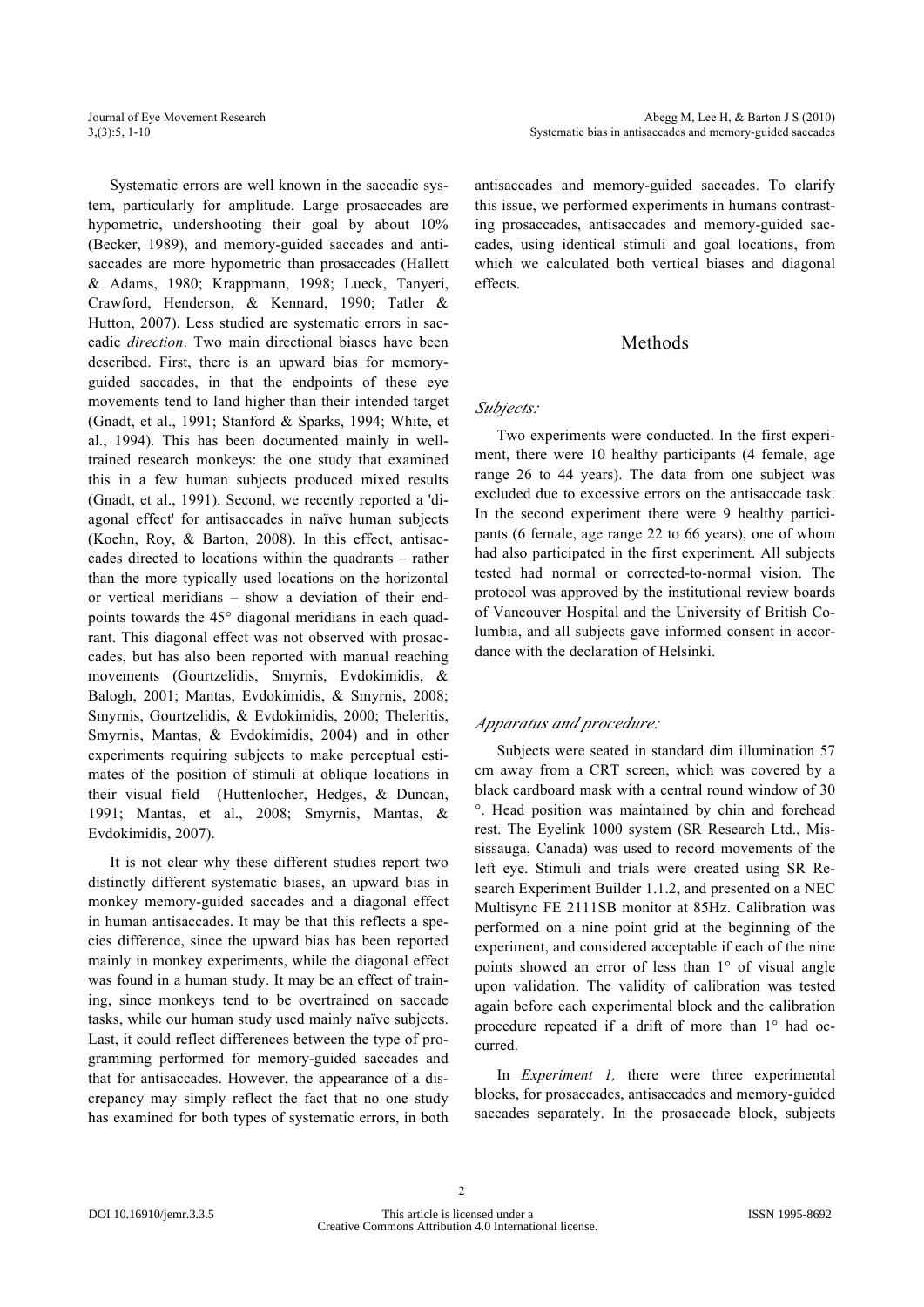were instructed to look at the stimulus as rapidly and accurately as possible. In the antisaccade block, they were to look at a location of the same eccentricity but in the opposite direction (i.e. differing in direction from that of the stimulus by 180°). In the memory guided saccade block, subjects were to do a prosaccade to a remembered stimulus location. Each trial began with a fixation display, which showed a white fixation cross at the center of a black screen. After 750 ms, the cross disappeared and the stimulus appeared, a disk with a diameter of 1 °. In the prosaccade and the antisaccade trials, the white stimulus remained on the screen for 850 ms further after saccade onset. The stimulus was then replaced by the fixation display, and the next trial began. For the memory guided saccades, grey rather white stimuli were used. They were presented during 300 ms, followed by a a grey blank screen for 300 ms. This was done to avoid afterimages. The blank screen was followed by a fixation light that disappeared after 1.7 seconds; resulting in a 2-second memory period. Subjects were instructed to maintain fixation until the fixation light disappeared.

There were 24 different possible stimulus locations, each at a radial eccentricity of 11.4° of visual angle. These were regularly spaced, separated from each other by 15° in terms of direction, with four locations placed on the horizontal or vertical meridians. In all blocks the order of stimulus locations was randomized. Each experimental block consisted of 120 trials (5 for each stimulus location), for a total of 360 trials.

In *Experiment 2,* the apparatus and stimuli were the same as for experiment 1. There was a single experimental block of memory-guided saccades, but now with a memory period of 6 seconds rather than 2 seconds. The number of trials was the same as in the memory-guided saccade block of experiment 1.

#### *Analysis:*

Data was obtained using SR Research Data Viewer 1.7.5, at a sampling rate of 1000 samples/s. Saccades were detected when eye velocity reached 31°/sec, acceleration exceeded  $9100^{\circ}/sec^2$ , and position changed by more than 0.15°. The first saccade larger than 1.5° after stimulus onset was considered the saccadic response. Reaction time was calculated as the time from stimulus onset to saccadic onset (i.e., - saccade of 1.5°). Saccades with reaction time less than 80ms (considered anticipatory eye movements) and more than 800ms (considered delayed movements) were excluded from further analysis. If the first eligible saccade in a trial started from a point more than 2 ° from screen center the trial was also discarded. Because healthy subjects make a saccade towards the stimulus rather than the goal on about 10% of antisaccade trials (Everling & Fischer, 1998; Hutton & Ettinger, 2006), we excluded trials with large directional errors, namely saccades which an angular error in direction of more than 30° (Koehn, et al., 2008). Omitted eye movements constituted  $3 \pm 1\%$  (mean  $\pm$  s.e.m.) of prosaccade trials,  $16 \pm 5$  % of antisaccades trials and  $10 \pm 3$ % of memory-guided trials in Experiment 1, and  $16 \pm 4$ % of trials in Experiment 2.

Statistical analysis was done using ANOVA with a general linear model in JMP version 7.0.2 (www.jmp.com). Individual comparisons were examined with the Tukey's honestly significant difference (HSD) test at an α-level of 0.05 and quantified with linear contrasts. Mean values from experiment 1 and experiment 2 were compared with the unpaired student's t-test.

### *Diagonal effect:*

We collapsed the data across both vertical and horizontal hemifields, by inverting the sign of the vertical positional data for saccades to lower hemifield goals, and inverting the sign of the horizontal positional data for saccades to left hemifield goals. Apart from Figure 1, which shows the data for all quadrants, the data in the remaining figures of the results are thus displayed as though all trials were directed into the right upper quadrant. While collapsing the data may obscure any other quadrant- or hemifield-specific biases, these were not the object of our study. Given the relatively few saccades made to any one location, which was necessary to keep the experiment a manageable length while allowing us to compare three saccade types within subjects, the collapsing of data allowed us to increase the number of trials for location of interest to 20 and thereby increase statistical power, in accordance with the methods in our previous study (Koehn, et al., 2008).

For each trial we defined the vectors for the goal and the saccade, where the goal vector was the vector from screen center to the goal location, and the saccade vector was that from screen center to the saccade endpoint. Angular error was calculated as the difference between the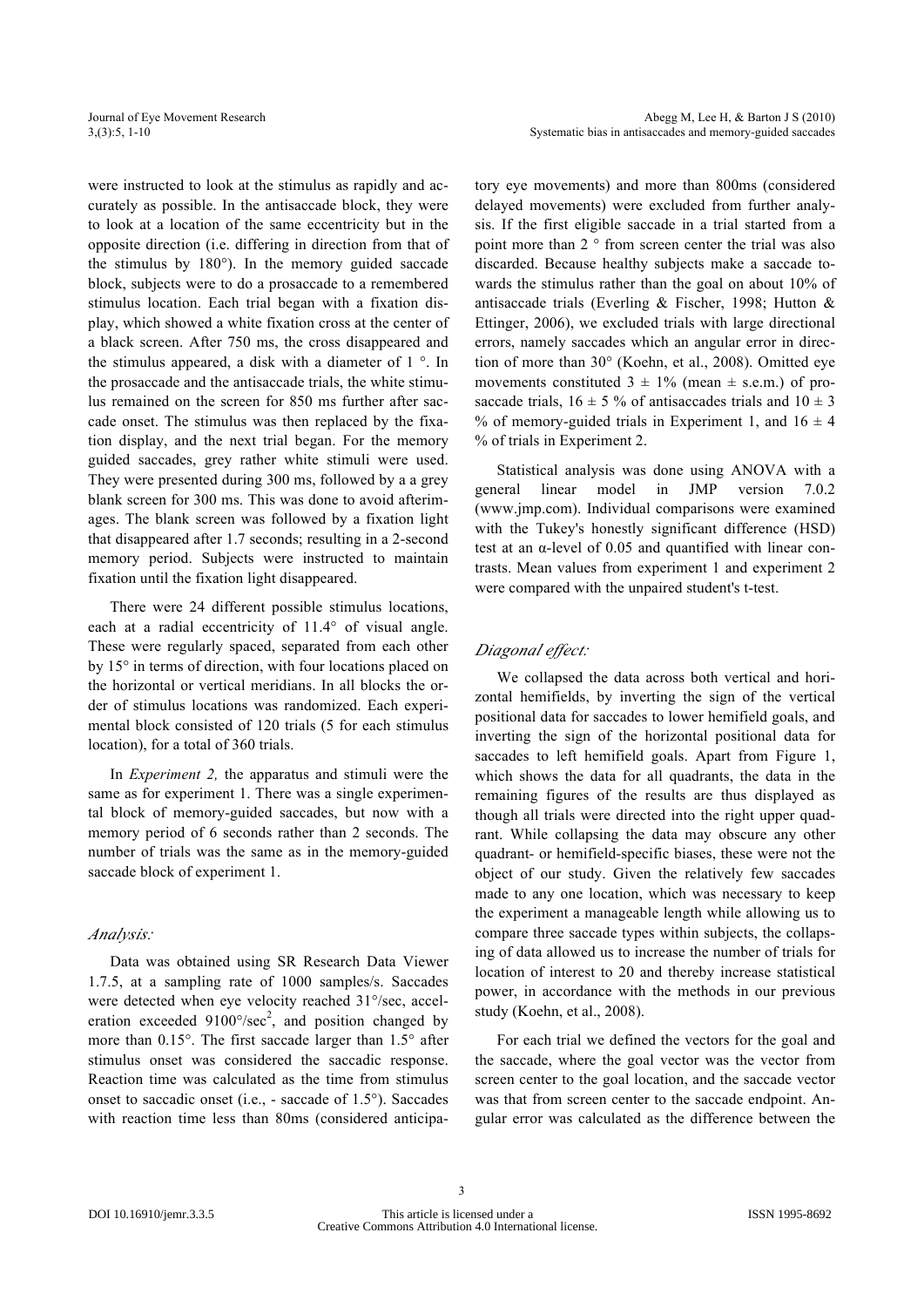angles of the goal and saccade vectors. By convention we defined a negative angular error as one where the saccade vector was closer to the horizontal meridian than the goal vector.

We created a trial classification that would allow a specific analysis to reveal a deviation of saccadic endpoints towards the diagonal meridian. First, saccades to goals on the horizontal, vertical or 45 ° diagonal meridians were omitted as these are irrelevant for the diagonal effect (Koehn, et al., 2008). (Note that because goals on the horizontal and vertical meridians are equidistant to the two diagonal meridians, one cannot classify a deviation in their saccades as being towards or away from the closest diagonal meridian.) We then classified each of the remaining obliquely directed trials by two aspects of their relation to the diagonal meridian. First is the question of whether they were nearer to the vertical meridian or nearer to the horizontal meridian. For trials in the right upper quadrant, those nearer to the vertical meridian would be 'above' the diagonal, while those nearer to the horizontal meridian would be 'below' the diagonal. If a diagonal effect exists, we should find that the 'above diagonal' trials have a negative angular error, while the 'below diagonal' trials have a positive angular error. This above and below diagonal categorization was used for all our data, which were all reflected into the right upper quadrant for classification for statistical analysis, under the rubric of 'diagonal relation'. Hence trials with goal directions of 60° or 75° were 'above diagonal' trials, while trials with goal directions of 15° or 30° were 'below diagonal' trials. The second category was 'diagonal proximity' which simply reflected whether the goal location was nearer to the diagonal meridian or to one of the cardinal meridians. Hence we classified trials as 'near to diagonal' (30° or 60°) or 'far from diagonal' (15° or 75°).

In experiment 1 we analyzed the data for directional angular error using a general linear model ANOVA with main factors of saccade type (prosaccade, antisaccade, and memory-guided saccade), 'diagonal relation' (above vs. below diagonal), and 'diagonal proximity' (near vs far from diagonal), with subject as a random effect. A diagonal effect in this analysis would be revealed as a significant main effect of or interaction involving diagonal relation. In experiment 2 the general linear model included factors of diagonal relation and diagonal proximity.

## *Upward bias:*

To determine if any vertical bias existed, we calculated the vertical hypometric error of each saccade. For this we subtracted the absolute vertical position of each saccadic endpoint from the absolute vertical position of each goal. The resulting sign convention was such that a positive value indicated that the vertical component of the saccadic vector was smaller than that for the goal vector (a hypometric error), regardless of the vertical hemifield involved. If an upward bias in saccade endposition exists, this should be reflected in two findings. First, for goals in the upper hemifield, there should be very minimal vertical hypometric error, or possible a negative one, if upward bias was great enough to cauase upward saccades to be hypermetric. Second, for the equivalent mirrorsymmetric locations in the lower hemifield, there should be a larger vertical hypometric error, as an upward bias would compound hypometria to downward locations. Therefore in experiment 1 we subjected vertical hypometric error to a general linear model ANOVA, with main factors of saccade type (prosaccade, antisaccade, memory-guided saccade), and hemifield (upper, lower), with subjects as a random effect. If an upward bias exists, we should find a main effect or interaction involving hemifield, due to smaller hypometric (or even hypermetric) errors for saccades directed into the upper hemifield, compared to larger hypometric errors for saccades into the lower hemifield. For experiment 2, we subjected vertical hypometric error to a general linear model ANOVA with the main factor of hemifield, and subjects as a random effect.

## Results

## *Diagonal effect:*

Analysis of the angular error in experiment 1 showed a main effect for diagonal relation  $(F(1,1940) = 18.93)$ , p<0.001). The angular error differed for saccades directed to goals 'above' the diagonal meridian compared to saccades directed to goals 'below' the diagonal meridian. There was no main effect of either saccade type  $(F(2,1941) = 2.12, p=0.1196)$  or diagonal proximity  $(F(1,1940) = 0.83, p=0.3621)$ . Of the interactions only that between saccade type and diagonal relation was sig-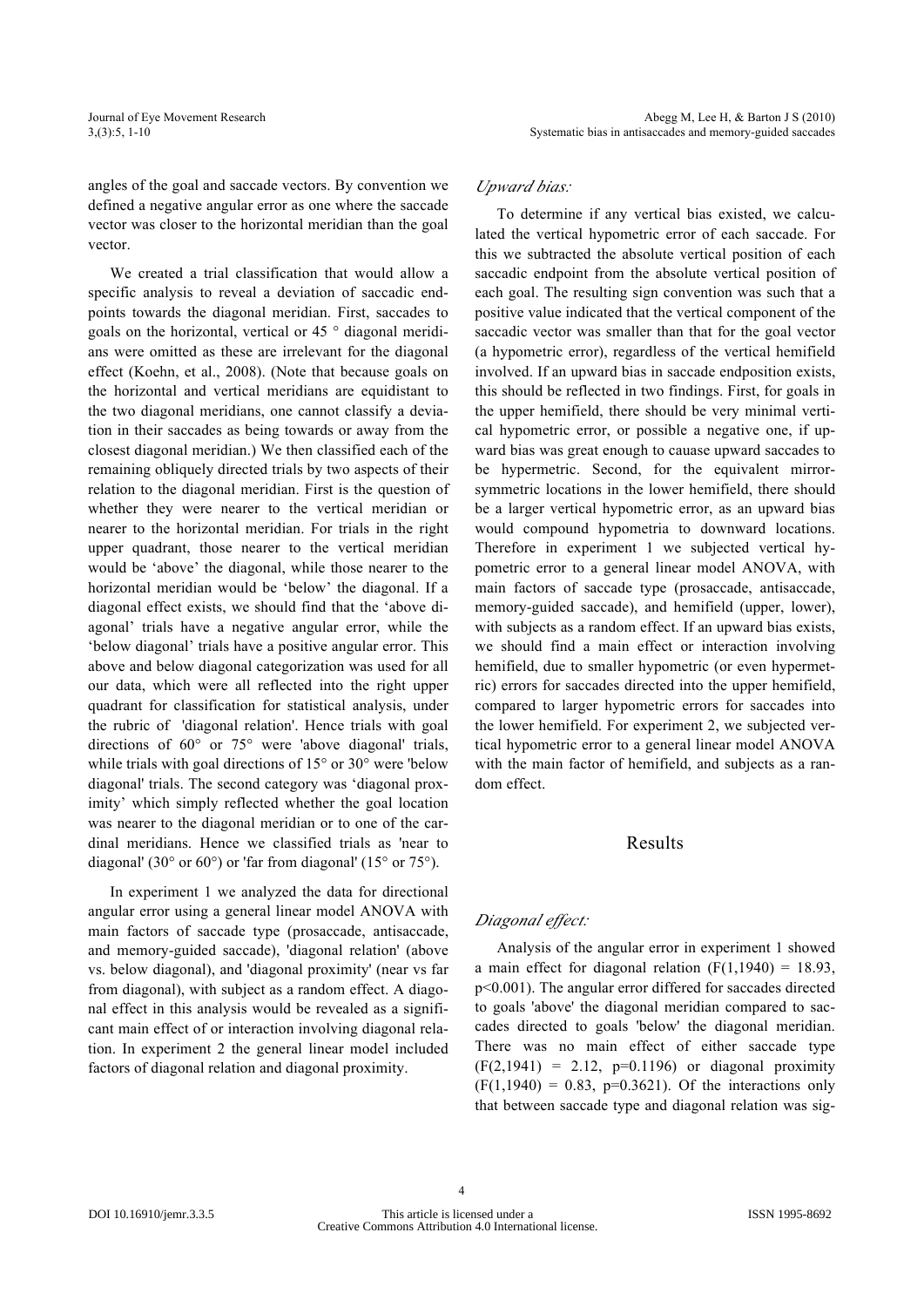nificant (F(2,1940) = 14.1965, p<0.0001). Tukey's HSD test showed a significant difference between locations 'above' versus 'below' the diagonal for antisaccades  $(F(1,1940) = 44, p<0.0001)$ : antisaccades to goals 'above' the diagonal had a negative angular error  $(-4.13 \pm 2.14^{\circ})$ ; mean  $\pm$  standard error of the mean) and antisaccades to goals 'below' the diagonal had positive angular error (1.82  $\pm$  1.7°), indicating that both were biased toward the diagonal meridian (Figure 2). Neither prosaccades  $(F(1,1940)=0.1150, p=0.73)$  nor memory-guided saccades  $(F(1, 1940)=1.04, p=0.307)$  showed a significant diagonal effect. The angular error in prosaccades was 0.1  $\pm$  0.3° for goals 'above', and 0.35  $\pm$ 0.6° for goals 'below' the diagonal meridian. For memory guided saccades, the mean angular error was  $1.86 \pm 1.0^{\circ}$  for goals 'above', and  $0.85 \pm 0.7$ ° for goals 'below' the diagonal meridan.



horizontal position

*Figure 1. Cartesian plot of mean saccadic endpoints. Saccadic endpoints have error bars that indicate standard error of the mean in the vertical and horizontal directions, and goal locations are shown as black dots without error bars. Endpoints deviate towards the 45 ° diagonal for antisaccades, and to a lesser extent for memory-guided saccades with a 6-second memory interval. Prosaccades and antisaccades show a slight downward shift of vertical position whereas memory-guided saccades show an upward bias. Scale bar corresponds to 20° of visual angle.*

To further explore the origins of the interaction between saccade type and diagonal relation, we performed separate ANOVAs for the different saccade types. For antisaccades this confirmed a main effect of diagonal relation on angular error  $(F(1,626)=13.27, p=0.0003)$ . Neither memory-guided saccades nor prosaccades showed a main effect of diagonal relation. Also, none of these ANOVAs showed a main effect of diagonal proximity or an interaction between diagonal relation and diagonal proximity.

Because prior studies have shown that the diagonal effect for memory-guided reaching increases as the interval between stimulus offset and movement onset widened to 4-6 seconds (Mantas, et al., 2008; Smyrnis, et al., 2000), we performed experiment 2, using a 6-second memory period for memory-guided saccades. There was a significant main effect for diagonal relation  $(F(1,724)=23.24, p<0.0001)$ , but not for diagonal proximity  $(F(1, 726)=0.61, p=0.4355)$ . The mean angular error of memory-guided saccades was  $-2.5 \pm 0.9^{\circ}$  to goals above the diagonal, versus  $+1.17 \pm 1.0^{\circ}$  to goals below the diagonal. The interaction showed a trend towards significance (F(1,726)=3.76, p=0.0527).



*Figure 2. Mean angular error of saccadic endpoints, collapsed into a single quadrant. A positive angular error means the angular direction of the saccade was further away from the horizontal meridian (and closer to the vertical meridian) than the goal vector, whereas a negative angular error means that it was closer to the horizontal meridian. Antisaccades and memory-guided saccades with a 6-second memory interval show more positive angular errors for targets between the horizontal and diagonal meridians (15° and 30°) and more negative angular errors for saccades between the vertical and diagonal meridians (60° and 75°), indicating a systematic bias towards the diagonal. Error bars indicate one standard error.*

#### *Upward bias:*

For experiment 1, there was a significant main effect of saccade type on vertical hypometric error  $(F(2,2655) =$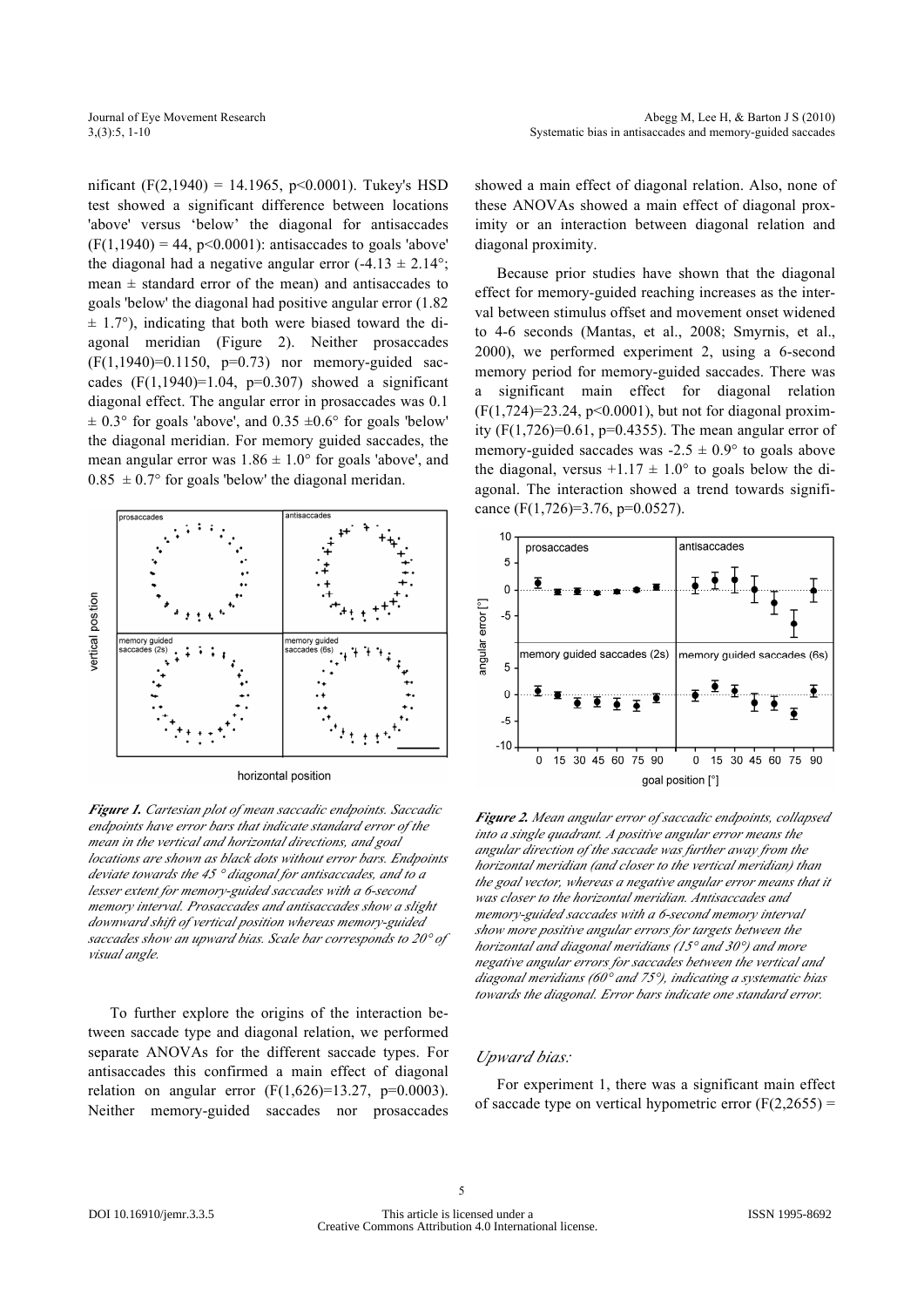$32.21$ ,  $p<.0001$ ), and a significant interaction between saccade type and hemifield  $(F(2, 2655) = 12.65)$ p<.0001). To explore the origins of this interaction, we performed separate 2-way general linear model analyses on prosaccades, antisaccades and memory-guided saccades, with angular position and hemifield as main factors.



*Figure 3. Vertical hypometric error for goals in upper (white discs) versus lower hemifield (black discs). Data is collapsed across the right and left hemifields, but shown for different locations with respect to the horizontal meridian (i.e. +/- 15 is for goals located 15° above or below the horizontal meridian). Prosaccades and antisaccades show more vertical hypometric error in the upper than the lower hemifield, indicating a downward bias. Memory-guided saccades show less vertical hypometric error in the upper hemifield, indicating an upward bias. Error bars indicated one standard error.*

For memory-guided saccades, there was a main effect of hemifield  $(F(1, 971) = 13.17, p = .0003)$ , due to saccades being less hypometric in the upper than in the lower hemifield (mean vertical hypometric error in lower hemifield =  $1.6 \pm 0.5^{\circ}$ , upper hemifield =  $1.2 \pm 0.4^{\circ}$ ), consistent with a small upward bias for memory-guided saccades (Figure 3).

For prosaccades, there was a significant main effect for hemifield  $(F(1,1055) = 312.08, p<0.0005)$ , due to a slightly less hypometria in the lower hemifield (mean vertical error in lower hemifield =  $0.5 \pm 0.2$ °, upper hemifield =  $1.0 \pm 0.3^{\circ}$ ), the reverse of what was found for memory-guided saccades. For antisaccades, there was a trend to significance for hemifield  $(F(1,878) = 3.27,$  p=0.07). As for prosaccades, this was due to a bias towards less hypometria in the lower hemifield (mean vertical error in lower hemifield =  $0.4 \pm 0.5^{\circ}$ , upper hemifield =  $0.9 \pm 0.5$ °).

The data for experiment 2 confirm an upward bias for memory-guided saccades, now with a 6-second memory interval. The general linear model shows a significant main effect on vertical hypometric error of hemifield  $(F(1,1012) = 16.06, p<0.001)$  with saccades to the lower hemifield more hypometric than saccades to the upper hemifield (mean vertical error in lower hemifield =  $1.0 \pm$ 0.6°, upper hemifield =  $0.3 \pm 1.1$ °).

In summary, these results show a small upward bias of 0.4 - 0.7° for memory-guided saccades with either 2s or 6s memory intervals, but if anything a small downward bias of 0.5° for prosaccades and antisaccades.

#### Discussion

Our results first confirmed that a significant diagonal effect occurs for antisaccades but not prosaccades. While this was not found with memory-guided saccades with a 2s memory interval, it emerged when the interval was increased to 6s. Thus the diagonal effect is not specific to antisaccades but can also be found in memory-guided saccades. Second, the analysis of vertical hypometric error showed a small upward bias for memory-guided saccades at both 2-second and 6-second intervals, but not for prosaccades or antisaccades, both of which showed an opposite tendency, towards a downward bias.

#### *Diagonal effect:*

We recently reported that a diagonal effect could be found for antisaccades but not prosaccades, across a variety of experimental paradigms (Koehn, et al., 2008). This diagonal effect is reminiscent of an 'oblique effect' reported for manual reaching movements that require estimation of stimulus position, as when subjects reach in the horizontal plane for stimuli seen in the vertical plane on a visual display, similar to the spatial transforms that occur when we use a computer mouse (Gourtzelidis, et al., 2001; Mantas, et al., 2008; Smyrnis, et al., 2000; Theleritis, et al., 2004). A similar diagonal effect also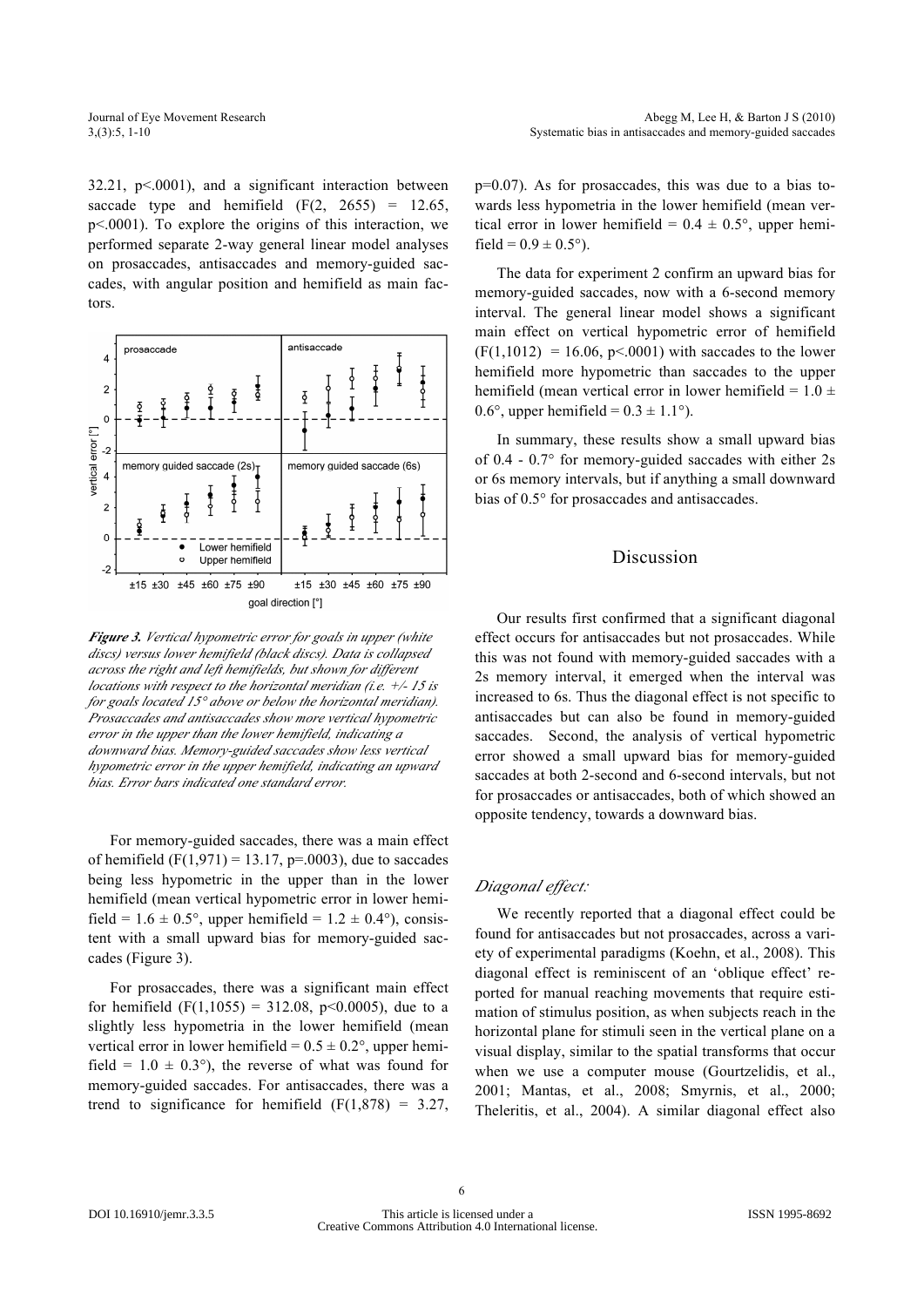occurs when subjects indicate the position of dots on the circumference of a circle by reproducing the location with a stylus or pen on a different sheet (Huttenlocher, et al., 1991; Mantas, et al., 2008) or using an arrow to indicate the angular direction of the dots (Mantas, et al., 2008; Smyrnis, et al., 2007). These findings and our ocular motor results suggest that the diagonal effect originates in perceptual computations of goal location that are common to a variety of motor responses, particularly when the location of the movement goal has to be estimated rather than directly perceived by the existence of a stimulus located at the movement goal.

Two potential explanations for the diagonal effect have been advanced in the manual reaching and perceptual literature. Common to both is an emphasis on a special status for the cardinal horizontal and vertical axes. The first explanation relates the effect to a general model regarding how uncertain information is handled using categorical classifications and prototypes. It proposes that visual space is classified categorically into quadrants bounded by the horizontal and vertical meridians, in which the central or prototypical direction of each quadrant would be the diagonal axis (Gourtzelidis, et al., 2001; Huttenlocher, et al., 1991). Estimates of the position of obliquely located stimuli, particularly under conditions of uncertainty as in our antisaccade task, would reflect some form of weighted average between the veridical location and the prototype direction. This has some similarity to some explanations of the 'range effect', in which saccadic endpoints tend to deviate towards the mean position of all the locations used in an experimental block (Kapoula, 1985), as the mean position can be considered as a temporary, experiment-specific prototype direction.

The second proposal suggests that the representation of space is non-linear. This explanation proposes that there is an expansion of representations around the cardinal axes, much like the increased emphasis on foveal vision in striate cortex, and a contraction of representations around the diagonal axes (Mantas, et al., 2008). Under conditions of stimulus uncertainty, it has been suggested that this asymmetry may through some unspecified mechanism lead to shifts of localization towards regions of sparser representation. At present, though, we are not aware of any physiological evidence for increased neural representation of space around the cardinal meridians.

Regardless of which explanation is correct, the fact that the diagonal effect may emerge under conditions of positional uncertainty can both explain the lack of such an effect for prosaccades and predict that it would occur for memory-guided saccades too, particularly when the interval between the occurrence of the stimulus and the time of saccade onset increases, as we found. The fact that we find a diagonal effect with memory intervals of 6 seconds but not of 2 seconds may be consistent with a report of a significant effect of the duration of the memory interval in a similar 'oblique effect' for manual reaching movements, using intervals of 0, 2, 4 and 6 seconds (Smyrnis, et al., 2000). However, the fact that our two different memory-guided saccade paradigms were performed by different subjects in different sessions limits our ability to confirm an effect of the memory interval.

In the introduction we raised the question as to whether the discrepancies in reports of upward bias in monkey memory-guided saccades and the diagonal effect in human antisaccades reflected a species difference in systematic errors. While we have established that the diagonal effect occurs for both antisaccades and memoryguided saccades in humans, our work obviously cannot establish whether monkeys also show a diagonal effect. Deducing this from the studies that established upward bias in antisaccades is difficult. These used stimuli either on the horizontal, vertical or diagonal meridians (Gnadt, et al., 1991; White, et al., 1994), where a diagonal effect does not exist, or within  $15^{\circ}$  of the diagonal meridians (Stanford & Sparks, 1994; White, et al., 1994), where the diagonal effect is weakest (Koehn, et al., 2008). Furthermore, the large upward bias demonstrated in these studies might have obscured any diagonal effect.

#### *Upward bias:*

On the other hand, our results show that memoryguided saccades are less hypometric when directed towards the upper hemifield instead of the lower hemifield, an effect not seen with prosaccades or antisaccades. These findings are consistent with previous reports of an upward shift of the saccadic endpoint in monkeys doing memory-guided saccades. However, the effect is very small in our human subjects. The difference in vertical error between saccades to stimuli in the upper versus the lower hemifield was only 0.4° to 0.7°, which indicates an upward bias of 0.2° to 0.35°. In contrast, well-trained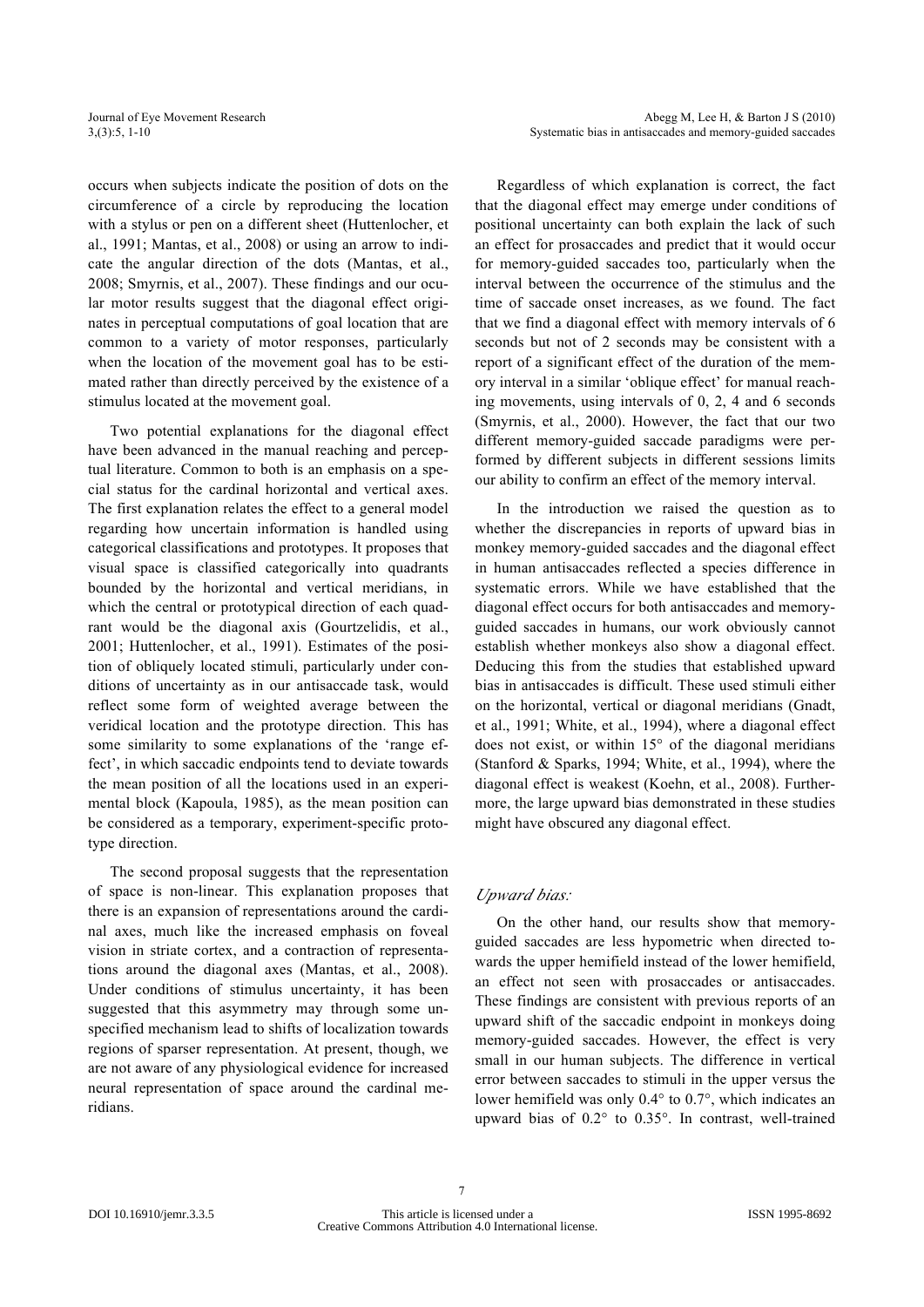monkeys show a substantial upward bias of up to 4° (Goffart, Quinet, Chavane, & Masson, 2006; White, et al., 1994), about 10-20 times larger. One possible reason for this difference is related to the observation that in monkeys the upward bias for memory-guided saccades is present in complete darkness but not in bright light (Goffart, et al., 2006). Our experiment was performed in very dim lighting, but visual contours were still slightly discernible: hence having some slight background illumination may have reduced the effect in our subjects. A second possible reason for the difference in magnitude of upward bias is that this represents a species difference, between monkey and human subjects. The only other investigation of vertical bias in human memory-guided saccades studied five subjects on a case-by-case basis: this showed a systematic vertical bias in three of five subjects (Gnadt, et al., 1991). However, in two of these three the bias varied with angular direction of the saccade. In one subject (H52) this appeared to be a general hypermetria, while in another (H53) the bias was downward. Only one subject (H54) showed a consistent upward bias of about 1.3 to 1.8°, also smaller than in their monkeys. The reasons for their between-subject inconsistency are unclear, but may have to do with the use of a very short memory interval of 400ms, since their own monkey data showed that the upward bias continued to increase as the memory interval widened from 400ms to 1000ms.

A few other studies have also reported on upper and lower hemifield differences in other saccades besides memory-guided saccades. Larger downward than upward antisaccades have been reported in humans and monkeys(Bell, Everling, & Munoz, 2000; Dafoe, Armstrong, & Munoz, 2007), as well as slightly less hypometric downward than upward prosaccades in humans (Dafoe, et al., 2007), both of which are similar to what we found, and opposite to the upward bias for memoryguided saccades. Thus, these studies reinforce our conclusion that upward bias is specific for memory-guided saccades.

The origin of upward bias remains speculative. Others have discussed artefactual reasons such as offsets in fixation position or fixation drift (White, et al., 1994). Our practice of excluding saccades with significant deviations of onset position from screen center should eliminate these factors, as did the calibration procedures in the monkey experiments (White, et al., 1994); moreover, a drift should affect all goal angles equally and be found also in the prosaccade and the antisaccade blocks, which was not the case. A neural basis for upward bias in memory-guided saccades was examined in a study that also recorded neural responses in the superior colliculus (Stanford & Sparks, 1994). This reported that the directional responses of collicular neurons did not show an equivalent shift with the systematic error, suggesting that upward bias originated at a brainstem level distal to the colliculus. If so, one might expect a similar upward bias for responses like antisaccades, since it is unlikely that at the brainstem level the ocular motor mechanisms would differ significantly between antisaccades and memoryguided saccades. Instead, we found a small downward bias for antisaccades, similar to that for prosaccades. This suggests that the upward bias may reflect some key difference in programming ocular motor coordinates that is generated by the dynamics involved when saccadic execution must be delayed, rather than triggered immediately as is the case with prosaccades and antisaccades. Indeed, others have speculated that such directional biases"..may be due to influences from cortical structures related to goals/target selection such as area LIP and the FEF and could consequently represent an adaptation in behavioral strategies" (Bell, et al., 2000). Given the small size of the upward and downward biases we and others (Gnadt, et al., 1991) report in humans, compared to the large biases reported in monkeys (White, et al., 1994), such conjectures await confirmation from data regarding vertical biases in monkey antisaccades and memory-guided saccades.

## Acknowledgements

This work was supported by CIHR grant MOP-81270. MA was supported by "Schweizerische Stiftung für medizinisch-biologische Stipendien". JB was supported by a Senior Scholar Award from the Michael Smith Foundation for Health Research and a Canada Research Chair.

# References

Abel, L. A., & Douglas, J. (2007). Effects of age on latency and error generation in internally mediated saccades. *Neurobiol Aging, 28*(4), 627-637.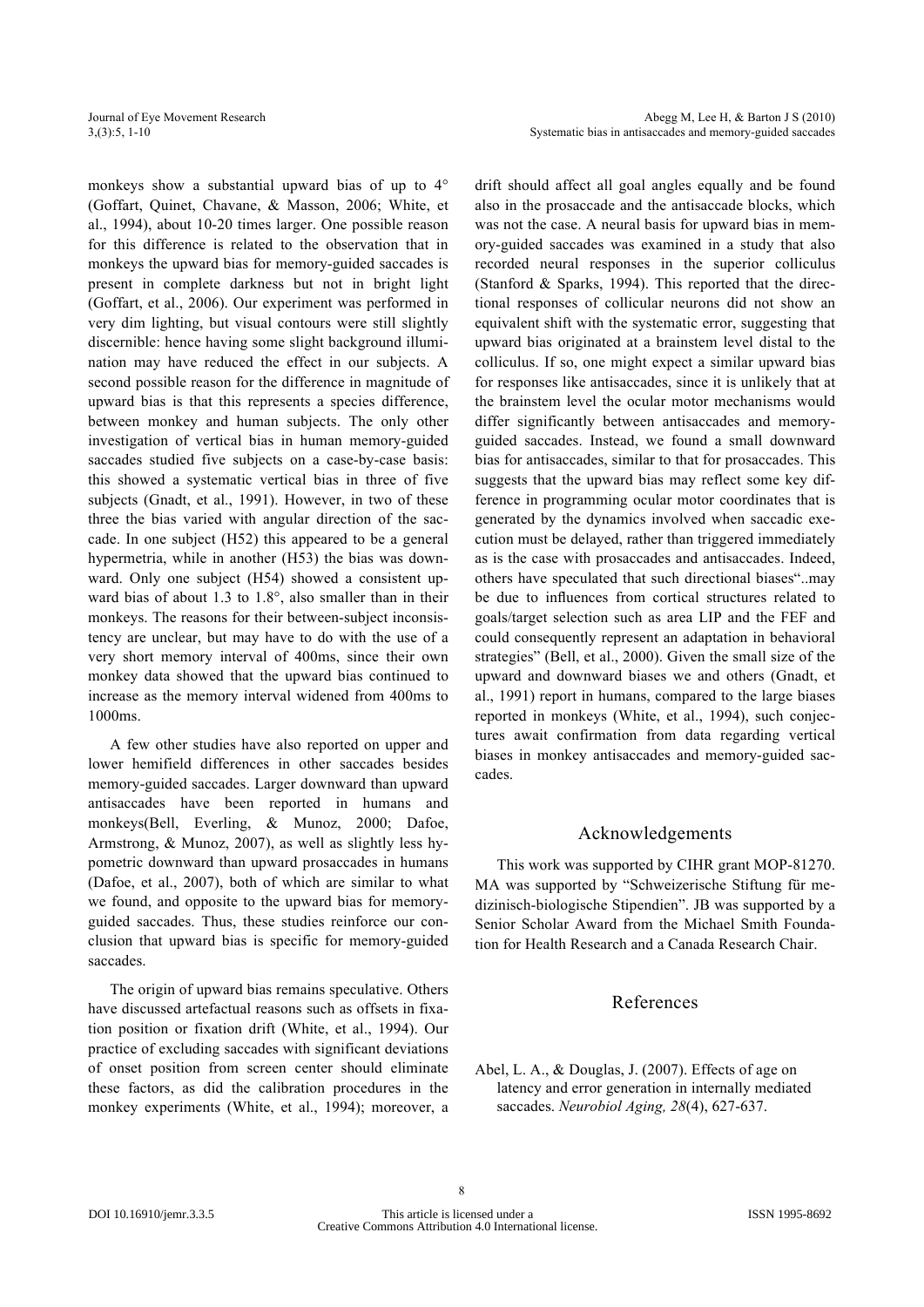Becker, W. (1989). Metrics. In R. H. Wurtz & M. E. Goldberg (Eds.), *The Neurobiology of Saccadic Eye Movements* (pp. 13-68). Amsterdam: Amsterdam.

Bell, A. H., Everling, S., & Munoz, D. P. (2000). Influence of Stimulus Eccentricity and Direction on Characteristics of Pro- and Antisaccades in Non-Human Primates. *J Neurophysiol, 84*, 2595-2604.

Dafoe, J. M., Armstrong, I. T., & Munoz, D. P. (2007). The influence of stimulus direction and eccentricity on pro- and anti-saccades in humans. *Exp Brain Res, 179*(4), 563-570.

Everling, S., & Fischer, B. (1998). The antisaccade: a review of basic research and clinical studies. *Neuropsychologia, 36*, 885-899.

- Funahashi, S., Bruce, C. J., & Goldman-Rakic, P. S. (1990). Visuospatial coding in primate prefrontal neurons revealed by oculomotor paradigms. *J Neurophysiol, 63*(4), 814-831.
- Gnadt, J. W., Bracewell, R. M., & Andersen, R. A. (1991). Sensorimotor transformation during eye movements to remembered visual targets. *Vision Res, 31*(4), 693-715.

Goffart, L., Quinet, J., Chavane, F., & Masson, G. S. (2006). Influence of background illumination on fixation and visually guided saccades in the rhesus monkey. *Vision Res, 46*(1-2), 149-162.

Gourtzelidis, P., Smyrnis, N., Evdokimidis, I., & Balogh, A. (2001). Systematic errors of planar arm movements provide evidence for space categorization effects and interaction of multiple frames of reference. *Exp Brain Res, 139*(1), 59-69.

Hallett, P. (1978). Primary and secondary saccades to goals defined by instructions. *Vision Res, 18*, 1279-1296.

Hallett, P., & Adams, B. (1980). The predictability of saccadic latency in a novel voluntary oculomotor task. *Vision Res, 20*, 329-339.

Huttenlocher, J., Hedges, L. V., & Duncan, S. (1991). Categories and particulars: prototype effects in estimating spatial location. *Psychol Rev, 98*(3), 352- 376.

Hutton, S., & Ettinger, U. (2006). The antisaccade task as a research tool in psychopathology: a critical review. *Psychophysiology, 43*, 302-313.

Kapoula, Z. (1985). Evidence for a range effect in the saccadic system. *Vision Res, 25*(8), 1155-1157.

Koehn, J. D., Roy, E., & Barton, J. J. S. (2008). The 'diagonal effect': a systematic error in oblique antisaccades. . *J Neurophysiol, 100*, 587-597.

Krappmann, P. (1998). Accuracy of visually and memory-guided antisaccades in man. *Vision Res, 38*, 2979-2985.

Lueck, C., Tanyeri, S., Crawford, T., Henderson, L., & Kennard, C. (1990). Antisaccades and remembered saccades in Parkinson's disease. *J Neurol Neurosurg Psychiatry, 53*, 284-288.

Mantas, A., Evdokimidis, I., & Smyrnis, N. (2008). Perception action interaction: the oblique effect in the evolving trajectory of arm pointing movements. *Exp Brain Res, 184*(4), 605-616.

Munoz, D., & Everling, S. (2004). Look away: the antisaccade task and the voluntary control of eye movement. *Nature Reviews Neurosci, 5*, 218-228.

Smyrnis, N., Gourtzelidis, P., & Evdokimidis, I. (2000). A systematic directional error in 2-D arm movements increases with increasing delay between visual target presentation and movement execution. *Exp Brain Res, 131*(1), 111-120.

Smyrnis, N., Mantas, A., & Evdokimidis, I. (2007). "Motor oblique effect": perceptual direction discrimination and pointing to memorized visual targets share the same preference for cardinal orientations. *J Neurophysiol, 97*(2), 1068-1077.

Stanford, T. R., & Sparks, D. L. (1994). Systematic errors for saccades to remembered targets: evidence for a dissociation between saccade metrics and activity in the superior colliculus. *Vision Res, 34*(1), 93-106.

Tatler, B. W., & Hutton, S. B. (2007). Trial by trial effects in the antisaccade task. *Exp Brain Res, 179*(3), 387-396.

Theleritis, C., Smyrnis, N., Mantas, A., & Evdokimidis, I. (2004). The effects of increasing memory load on the directional accuracy of pointing movements to remembered targets. *Exp Brain Res, 157*(4), 518-525.

Van Beers, R. J. (2007). The sources of variability in saccadic eye movements. *J Neurosci, 27*(33), 8757- 8770.

 $\overline{q}$